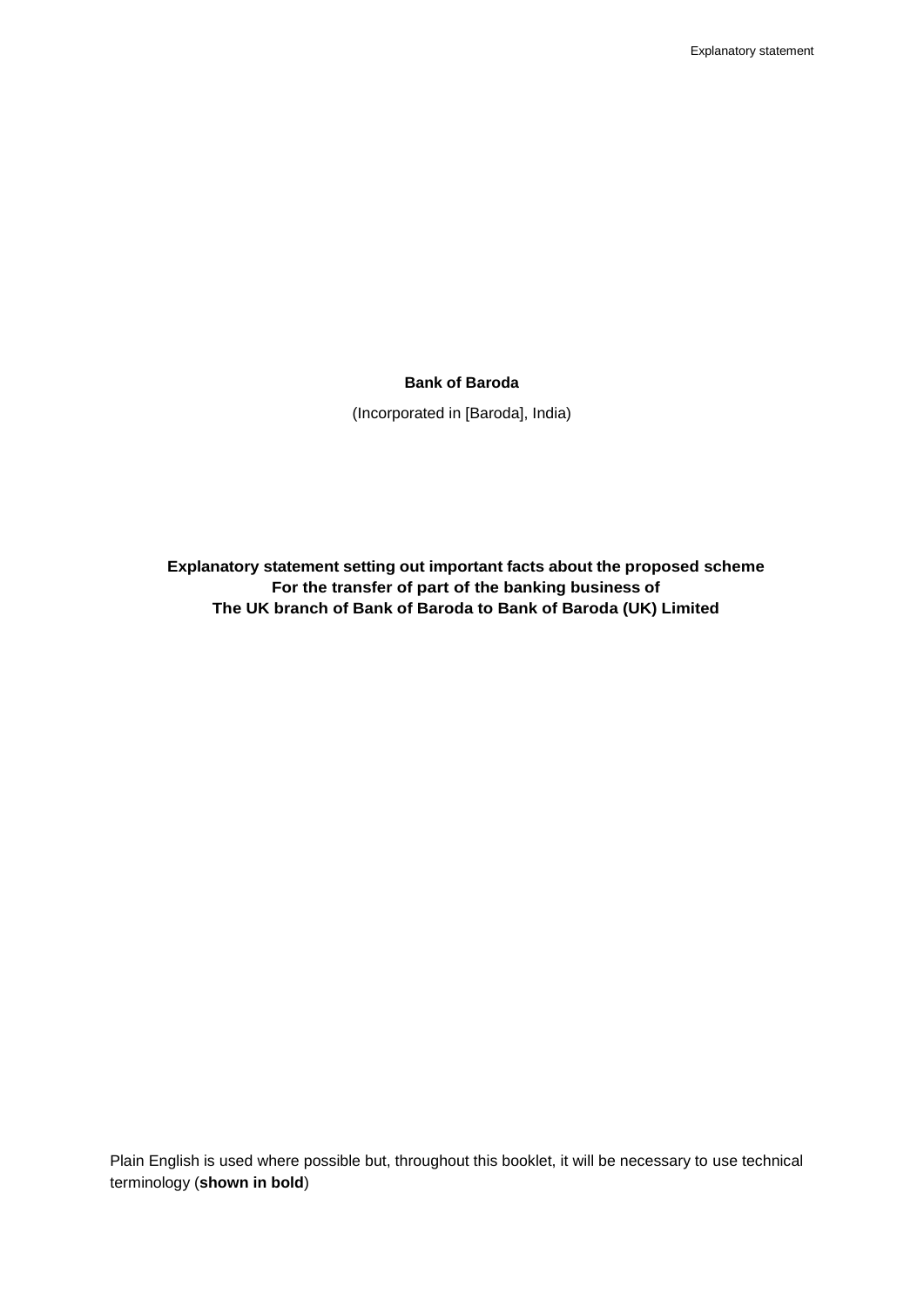**Explanatory Statement setting out the terms of the proposed scheme for the transfer of part of the banking business of the UK branch of Bank of Baroda (BOB) to Bank of Baroda (UK)Limited (BOB Newco)**

## 1. **OVERVIEW**

- <span id="page-1-0"></span>1.1 **BOB** proposes to transfer part of its deposit, loan and mortgage accounts currently provided by the UK branch of **BOB**, (the **Transferring Business**) to a new subsidiary, **BOB Newco** (the **Proposed Transfer**). **BOB Newco** is wholly owned by **BOB**, and incorporated in England and Wales and regulated by the Financial Conduct Authority (**FCA**) and Prudential Regulation Authority (**PRA**).The **Proposed Transfer** will be made by means of a banking business transfer scheme (the **Scheme**) under Part VII of the Financial Services and Markets Act 2000 (**FSMA**). This document will be important to you if you have one or more of the following accounts or products:
	- (a) current account;
	- (b) savings account;
	- (c) fixed term deposit account;
	- (d) Baroda Smart Sweep account;
	- (e) Baroda Max account;
	- (f) buy-to-let mortgage;
	- (g) commercial mortgage.
	- (h) loan (individual borrower or a business/corporate);
	- (i) overdraft (individual borrower or a business/corporate);
	- (j) loan against fixed assets or deposit;
	- (k) remittance services;
	- (l) certain bilateral loans advanced to business/corporate customers.
- 1.2 If you have one or more of the accounts listed above, then **BOB** is currently either your deposit-taker, credit or finance provider and/or mortgage lender and your deposit account, loan, mortgage or overdraft form part of the **BOB**'s business that is being transferred to **BOB Newco**. On the date when the **Proposed Transfer** takes effect, **BOB Newco** will become your deposit-taker, credit or finance provider and/or mortgage lender. You should receive a letter providing information about the **Proposed Transfer** and a Your Questions Answered booklet that will describe the process of the **Proposed Transfer**.
- 1.3 If you have any questions about whether the account which you hold with **BOB** will transfer to **BOB Newco**, please contact us by telephone on 020 74481577 and 08008121121.

# 2. **THE PROPOSED TRANSFER**

2.1 In order to meet the regulatory expectations following the release of the **PRA**'s Supervisory Statement SS10/14<sup>1</sup> (Supervising international banks: the Prudential Regulation Authority's approach to branch supervision), which sets out the **PRA**'s risk appetite for retail deposittaking in non-EEA branches, **BOB** has decided to transfer a part of its business to a UK authorised bank. In order to effect this, **BOB** has set up **BOB Newco**, which is authorised to accept deposits and to carry out banking business in the UK. The **Scheme** is required legally to transfer the Transferring Business from **BOB** to **BOB Newco** in a manner compliant with the requirements of **FSMA**.

 $\overline{a}$ 1

Further details on the PRA's Supervisory Statement SS10/14 (Supervising international banks: PRA's approach to branch supervision) is available at [www.bankofengland.co.uk.](http://www.bankofengland.co.uk/)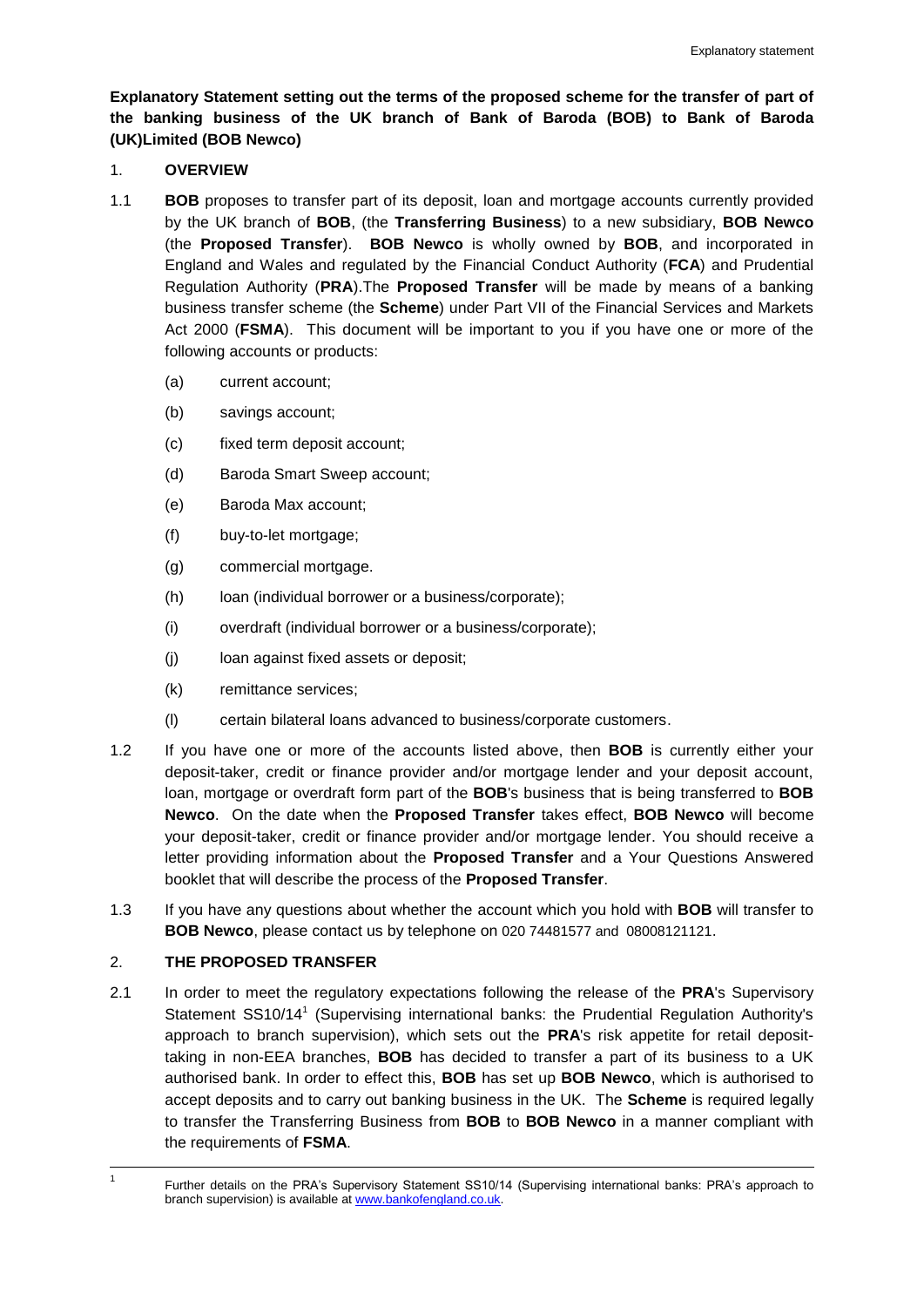2.2 The establishment of **BOB Newco** and the **Proposed Transfer** will enable the **BOB** group to offer accounts in the UK market that are directly comparable from a risk and protection standpoint with existing mainstream providers in the UK. It is anticipated that this will enable **BOB Newco** to achieve a balanced and sustainable growth in customer lending and deposits in the UK market.

### 3. **PROCESS**

- 3.1 The **Proposed Transfer** is to be carried out under Part VII of **FSMA** and its terms are set out in the banking business transfer scheme document (the **Scheme Document**).
- 3.2 To become effective, the **Scheme** requires court approval. The role of the court is to ensure that it is appropriate to sanction the **Scheme**. It is anticipated that the final court hearing will be held on 15 November 2018(the **Final Hearing**). At the **Final Hearing** the court will consider and, if thought fit, sanction the **Scheme** by way of an **Order**.
- 3.3 Any person (including any customer or employee of **BOB**) who claims that they will be adversely affected by the **Scheme** is entitled to be heard by the court, or to make representations in writing to it, as is the **FCA** and the **PRA**. Any such person who wishes to attend the **Final Hearing**, or wishes to instruct a barrister or solicitor advocate, at their own cost, to attend the **Final Hearing** and make representations on their behalf should note that the **Final Hearing** will take place on 15 November2018 at The Rolls Building, Fetter Lane, London EC4A 1NL. Any person who wishes to make a written representation to the court is requested to give notice in writing of their intentions and their objections, as soon as possible and preferably before 1 November2018to the Customer Care Centre at the address provided at the end of this Explanatory Statement. Details of any objections submitted before this date will be provided to the court.

## 4. **EFFECTIVE DATE OF THE SCHEME**

If the **Scheme** is approved by the court on15 November2018, the **Scheme** will become effective on1 December 2018or on such other time and date as **BOB** and **BOB Newco** may agree (being a date and time falling after the making of the **Order**) and the **Proposed Transfer** will take place automatically as a matter of law. The outcome of the **Final Hearing** will be posted on **BOB** UK Branch website [\(http://www.bankofbarodauk.com/subsidiary.aspx](http://www.bankofbarodauk.com/subsidiary.aspx)) on the first business day following the **Final Hearing**. Unless the **Scheme** becomes effective by the later of (i) 00:01 on1 December 2018; or (ii) such other time and/or date as the court may allow on the application of **BOB** and **BOB Newco**, it will lapse.

### 5. **EFFECT OF THE PROPOSED TRANSFER**

### **Deposits, loans and mortgages**

- 5.1 Any account loan or mortgage between **BOB** and a customer in respect of the **Transferring Business** shall become an account, loan or mortgage between **BOB Newco** and that customer. The terms and conditions that were applicable immediately prior to the **Proposed Transfer** will not change as a result of the **Proposed Transfer**. **BOB Newco** will, following the **Effective Date**, be responsible for the setting of interest rates and charges that apply to any account, loan or mortgage in accordance with the terms and conditions that apply to your transferred loan, account and/or mortgage.
- 5.2 Any reference to **BOB**'s variable rate of interest will be deemed to be a reference to the variable rate of **BOB Newco** that **BOB Newco** is free to vary from time to time in accordance with the terms and conditions that apply to any transferred loan, account or mortgage. However, there will be no change in the interest rates or charges that currently apply to your account, loan or mortgage as a result of the **Proposed Transfer**.
- 5.3 From 1 December 2018, any payments made in respect of an account, loan or mortgage falling within the **Transferring Business** will be received by **BOB Newco** instead of **BOB**.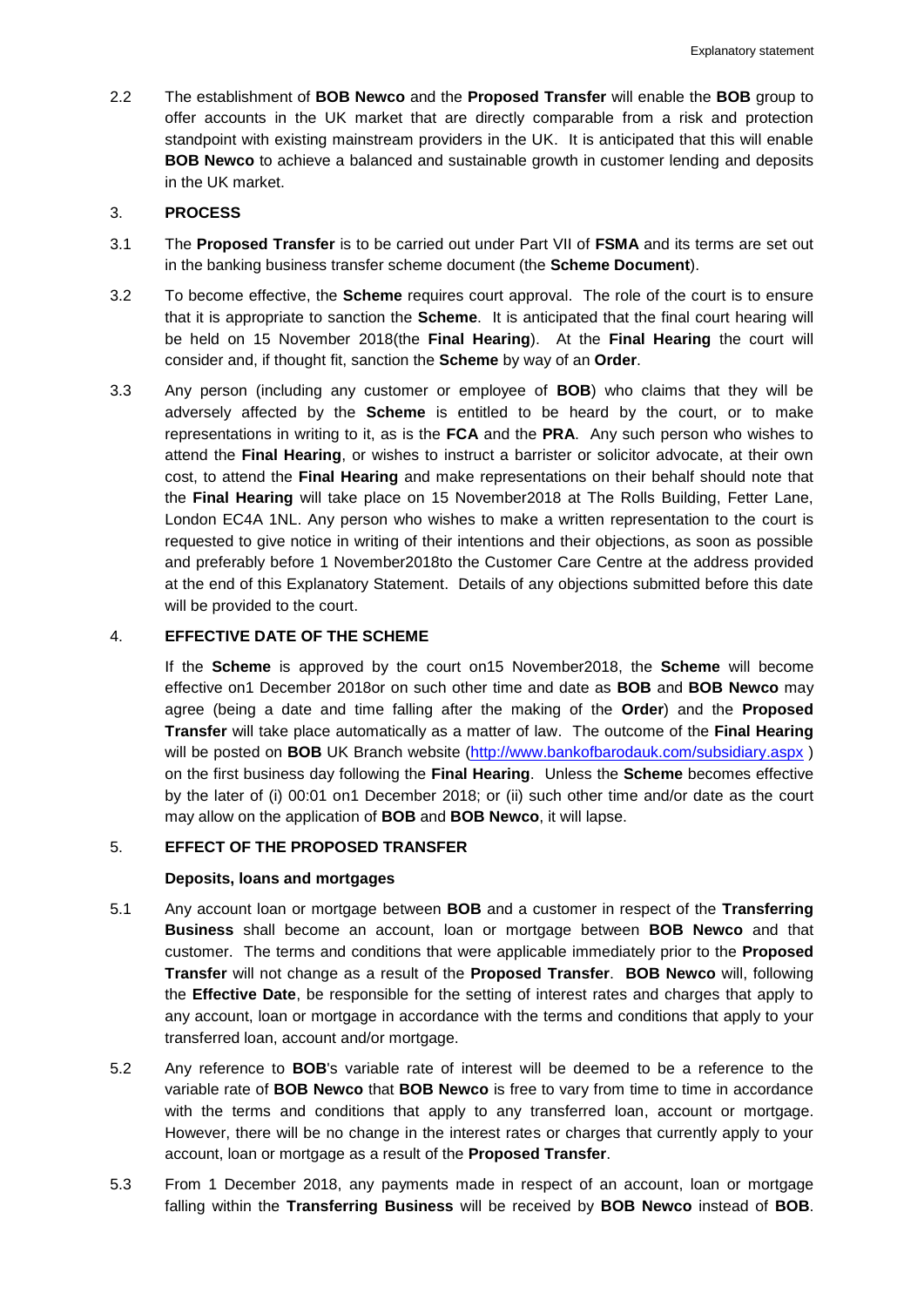The dates on which you make payments and the way in which you make such payments (for example, by cheque, direct debit or standing order) will not change as a result of the **Proposed Transfer**. Your account number(s) and sort code(s) will remain the same.<sup>2</sup>

- 5.4 Any security (in whatever form, including by guarantee, charge, counter-indemnity or security assignment, lien, title transfer or retention agreement) which is held by **BOB** in relation to any loan or mortgage falling within the **Transferring Business** will transfer to **BOB Newco**.
- 5.5 Any loan, overdraft, mortgage or facility application which is being processed by **BOB** immediately prior to 1 December 2018will continue to be processed after 1 December 2018by **BOB Newco**.
- 5.6 The branding of correspondence and documentation relating to your loan, account or mortgage will change from **BOB** to **BOB Newco**.

**Set-off**

- 5.7 The terms and conditions of some accounts provide a right of set-off to **BOB**. This means that **BOB** may deduct what you owe to **BOB** from what **BOB** owes to you. Following the **Proposed Transfer**, the same right of set-off may be enjoyed by **BOB Newco** provided that your relevant loans, accounts or mortgages have transferred to **BOB Newco** and are held in the same name.
- 5.8 If you hold any of the accounts set out in paragraph [1.1](#page-1-0) that are part of the **Transferring Business** and have another loan, account or mortgage with **BOB** on the **Effective Date**, you will have two separate banking relationships (one with **BOB** and one with **BOB Newco** from **the Effective Date**).Where there was a right of set-off in respect of deposit accounts and loans which you held at **BOB** prior to the **Proposed Transfer**, such right of set-off will continue even in the situation where your deposit is transferred to **BOB Newco** while the loan remains with **BOB** or where your loan is transferred to **BOB Newco** while the deposit remains with **BOB**.
- 5.9 Please note that there will be no right of set-off in respect of new loans taken with **BOB** against deposits or other accounts held at **BOB Newco**. However, a right of set-off may exist in relation to deposit accounts and loans taken with **BOB Newco**.

### **Security**

5.10 Any security in respect of the **Transferring Business** held by **BOB** or by a nominee, agent or trustee for **BOB**, as security for the payment or discharge of any liability shall on and from the **Effective Date** be held by **BOB Newco** or as the case may be by a nominee, agent or trustee for **BOB Newco**, and be available to **BOB Newco** as security for the payment or discharge of any such liability.

### **Instructions and authorities**

5.11 Any existing direct debit instruction, standing order, direction, mandate, power of attorney, authority, undertaking or consent given to or by **BOB** in respect of the **Transferring Business**, shall have effect on and from 1 December 2018as if given to, or as the case may be, by **BOB Newco**.

# 6. **FINANCIAL SERVICES COMPENSATION SCHEME COVER**

6.1 Customers of the **BOB** branch in the UK are covered by the UK **Financial Services Compensation Scheme** (the **FSCS**). The **FSCS** provides most customers, including private individuals and small businesses (which includes companies, as long as they meet the "small company" criteria set out in the relevant legislation), with assurance that up to £85,000 of

 $\overline{a}$ 

<sup>2</sup> BOB to confirm that this is correct.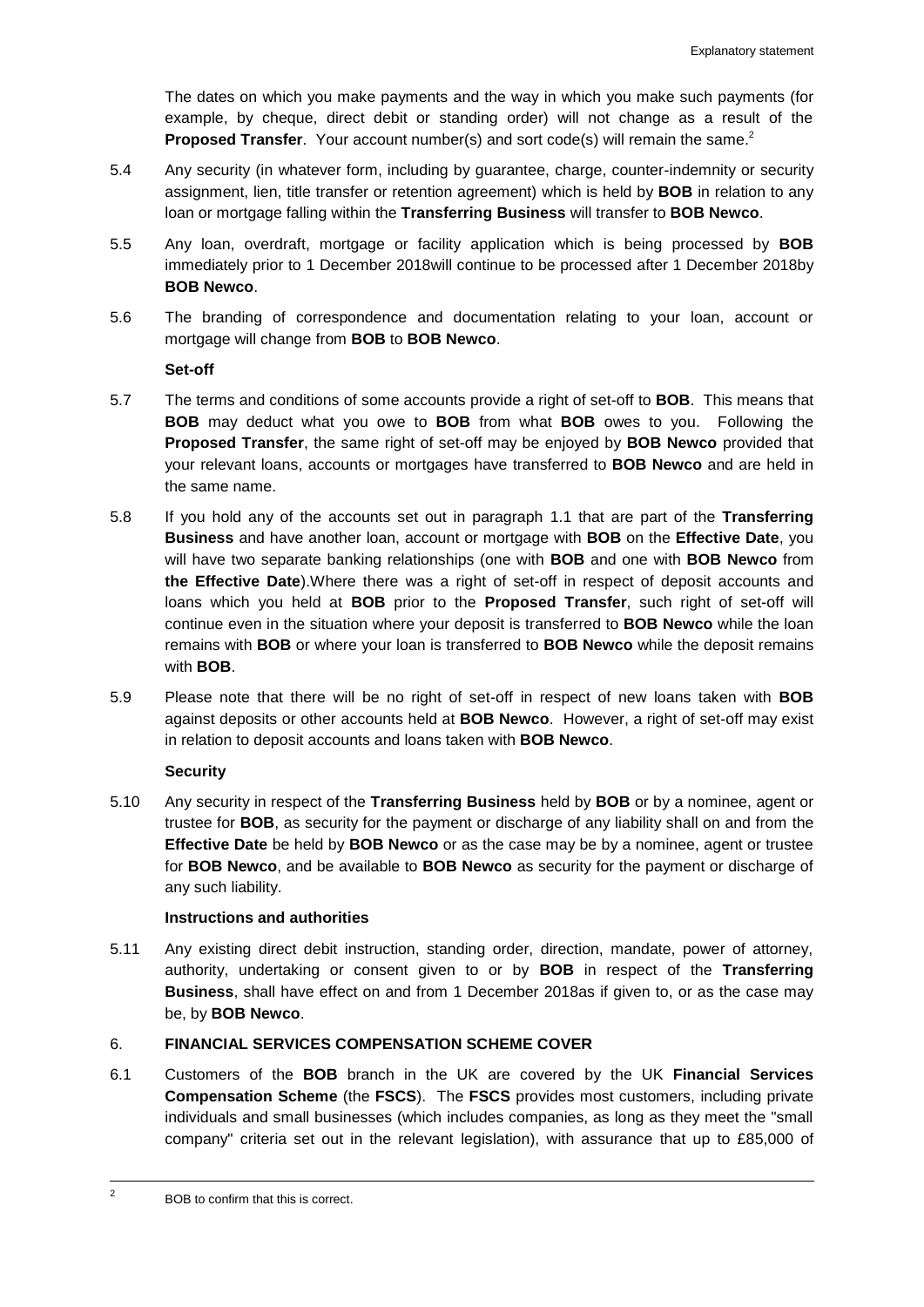money deposited with an authorised bank will be protected if the bank becomes unable to repay money deposited with it.

- 6.2 For joint accounts each account holder is treated as having a claim under the **FSCS** in respect of their share so, for a joint account held by two eligible depositors, the maximum amount that could be claimed under the **FSCS** would be £85,000 each (making a total of £170,000). The £85,000 limit relates to the combined amount in all the eligible depositor's accounts with the bank, including their share of any joint account, and not to each separate account.
- 6.3 In accordance with the requirement contained in section 19.1 of the PRA rulebook on Depositor Protection, we are providing you with at least one month's notice prior to the **Proposed Transfer**. In any event, you have the right to withdraw (or transfer to any other bank) any of your deposit amounts over and above the FSCS limits, without incurring any penalty, during a period of three months from the date of the letter sent to you by **BOB**. For avoidance of doubt, such amount may also include any accrued interest or benefits.
- 6.4 Following the implementation of the **Scheme**, all customers will continue to benefit from the same level of protection as they currently enjoy under the **FSCS**.
- 6.5 For more details on the rules and eligibility under the FSCS, please refer to the FSCS website at [www.fscs.org.uk](http://www.fscs.org.uk/)

### 7. **DATA PROTECTION**

7.1 As part of the **Proposed Transfer**, all personal data obtained by **BOB** from its customers, contacts and employees in respect of the **Transferring Business** will be disclosed to **BOB Newco** who will become the data controller in respect of that data and will be under the same duty as **BOB** to respect the confidentiality and privacy of such data. **BOB Newco** will use this data in order to administer the customer accounts, enquiries and employment relationships that are included in the **Transferring Business**, and references to **BOB** in any of **BOB**'s data protection statements or consents should be construed as references to **BOB Newco**.

### 8. **CONTINUITY OF PROCEEDINGS**

Any proceedings for the resolution of a dispute or claim by or against **BOB** in relation to the **Transferring Business** will be continued by or against **BOB Newco** from 1 December 2018. **BOB Newco** will also be entitled to all defences, claims, counterclaims and rights of set-off that would have been available to **BOB** in any such proceedings. Similarly, judgments, settlements, orders and awards obtained by or against **BOB** in relation to the **Transferring Business**, and which are not fully satisfied before the **Effective Date**, will be enforceable by or against **BOB Newco**. Complaints about the **Transferring Business** (whether arising before or after 1 December 2018) can still be referred to the Financial Ombudsman Service.

### 9. **BUSINESS WHICH MAY BE TRANSFERRED AFTER [EFFECTIVE DATE]**

Any part of the **Transferring Business** that for any reason is not transferred on 1 December 2018 will be retained by **BOB** but may be transferred to **BOB Newco** subsequently in accordance with the terms of the **Scheme Document**.

### 10. **AMENDMENTS TO THE SCHEME**

- 10.1 **BOB** and **BOB Newco** can apply jointly at any time before or after1 December 2018to the court for any amendment, variation, modification or addition to the **Scheme** provided that, if such application is made after the sanction of the **Scheme**, the **FCA** and **PRA** shall be notified of, and have the right to be heard at, any hearing of the court at which such application is considered.
- 10.2 At any time after the sanction of the **Scheme**, in the case of minor amendments or manifest error, the amendment may be made without the consent of the court provided that the **FCA**